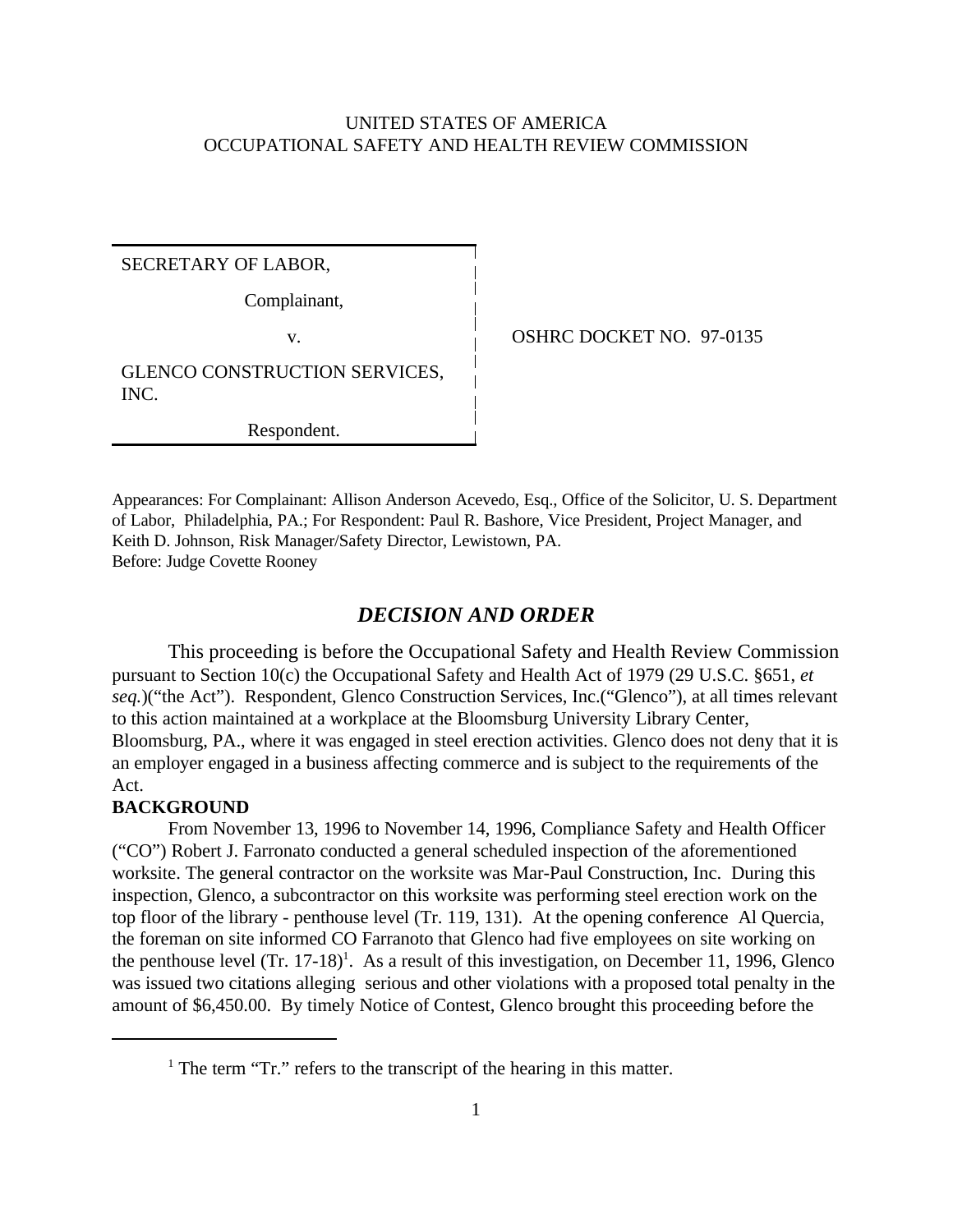Review Commission. A hearing was held before the undersigned on July 15-16, 1997. During the course of the hearing on July 15, 19976, counsel for Complainant withdrew Citation 1, Items 2b and 2c, Accordingly, Citation 1, Items 1 and 2a alleging serious violations of 29 C.F.R.§§ 1926.1053(b)(9) and 1926.501(b)(1), and Citation 2, Item 1 alleging an other-than-serious violation of §1926.501(b)(4)(ii) remain before the undersigned. The parties have submitted Post-Hearing Briefs and Reply Briefs, and this matter is ready for disposition.

## **SECRETARY'S BURDEN OF PROOF**

The Secretary has the burden of proving his case by a preponderance of the evidence. In order to establish a violation of an occupational safety or health standard, the Secretary has the burden of proving: (a) the applicability of the cited standard, (b) the employer's noncompliance with the standard's terms, (c) employee access to the violative conditions, and (d) the employer's actual or constructive knowledge of the violation (the employer either knew or with the exercise of reasonable diligence could have known, of the violative conditions).

*Atlantic Battery Co.,* 16 BNA OSHC 2131, 2138 (No. 90-1747, 1994).

### **DISCUSSION**

#### **Citation 1, Item 1: Alleged Violation of §1926.1053(b)(9)**

The standard provides in pertinent part:

*Ladders.* (b) (9) The area around the top and bottom of ladders shall be kept clear. The Secretary's Citation sets forth:

a) Portable extension ladder accessess, North side of building, ground to 3rd floor and East side of building, 3rd to 4th floor: ladder access to\from upper elevations were obstrcted at the top by cable guard rails at the open sides requiring employees to step over the cables going to/from the ladders exposing employees to a 14 foot and 18 foot fall hazard.

#### *Applicability*

Respondent has attempted to argue that the cited standard is inapplicable.(See Respondent's Brief, pp. 7-8) Respondent had argued that the regulation pertaining to stairways - §1926.502(a)(1) and/or the standards set forth at Subpart R-Steel Erection are applicable (Tr. 79; Exh. R-9. The undersigned finds no merit in Respondent's arguments. CO Farronato testified that the cited area was not a stairway landing but a ladder landing which was obstructed and thus there was no clear access on or off the ladders (Tr. 93). Respondent's foreman Alvaro Quercia acknowledged that there were no stairways anywhere on the premises of the subject worksite at the time of the inspection (Tr. 124, 158). Accordingly, the undersigned finds that the standards pertaining to stairways are inapplicable. Respondent also argues that because it was involved in steel erection, Subpart R's steel erection standards are applicable, and they were exempt from the fall protection standards where the fall hazard is less than 25 feet per OSHA policy (Tr. 84-86; 206-212; Exh R-8). The record is clear that the only area where Respondent was involved in steel erection activity was the penthouse floor. The ladders were not in that area (Tr. 87-88, 120). The undersigned finds that this argument is misplaced. The undersigned finds that the steel erection standards do not encompass hazards involving ladders. The hazard which the citation addressed was the obstruction of the area around the ladder access. The cited standard requires that said area be kept clear and Respondent was responsible for protecting its employees who used the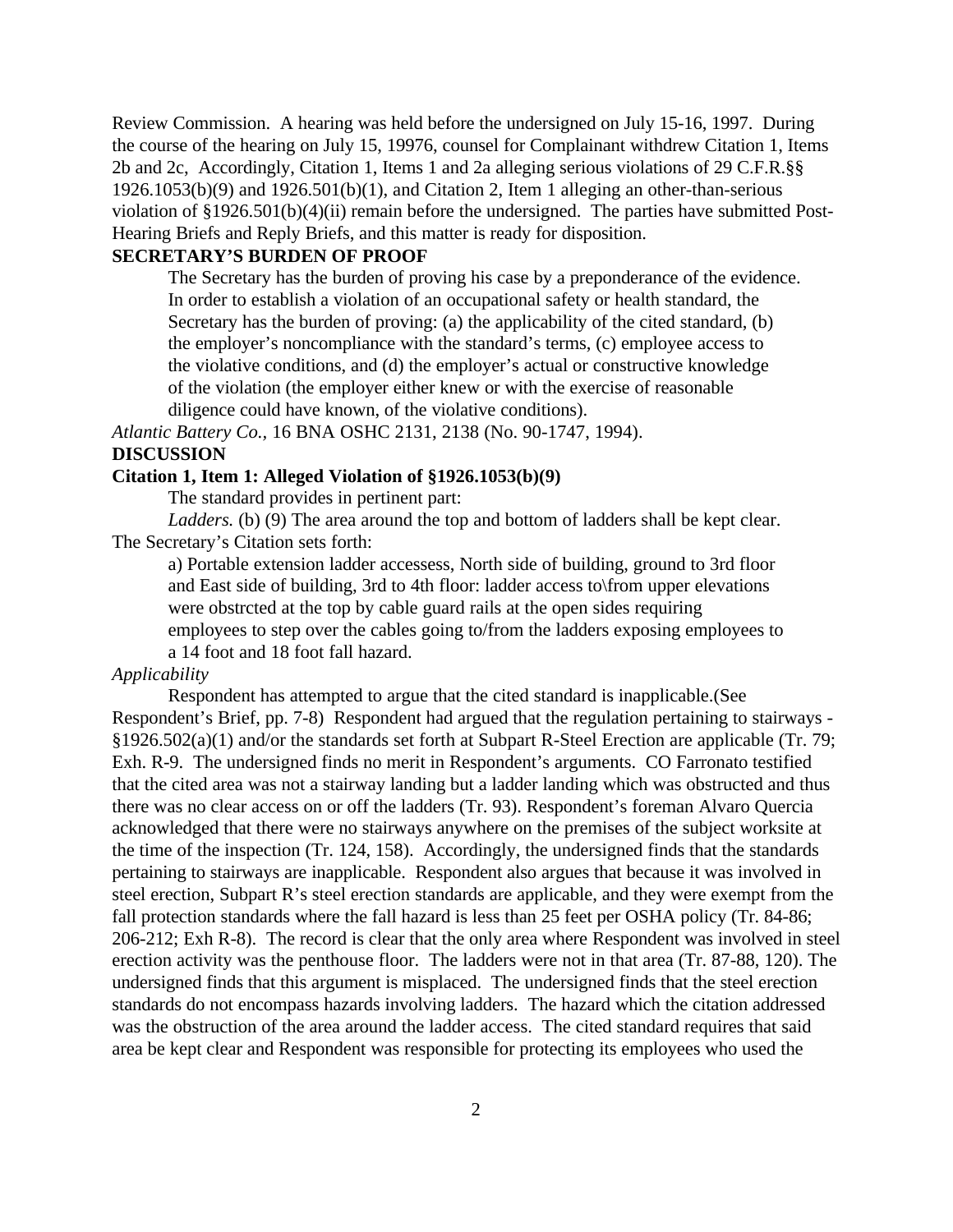cited ladders. CO Farronato's reference to the fall hazard created by the obstructed access area was not a mandate for fall protection as a means of abatement. The citation was abated when the Respondent removed the cables which provided for clear access to the ladders (Tr. 82). Accordingly, the undersigned finds that the cited standard was applicable.

#### *Noncompliance and access*

CO Farranato testified that during the course of his walkaround on December 13, 1996, he observed construction workers coming down off the third level of the north side of the building onto a ladder to reach the ground level. He observed that in order to get onto the ladder, the workers had to swing their legs over two steel cables that were positioned at the perimeter of the open side of the third floor and then maneuver their way over to the ladder and then proceed to ground level. The workers were exposed to an 18 foot fall hazard while maneuvering themselves over the cables which obstructed the landing. CO Farronato videotaped this hazard at this time  $(Tr. 20, 32, 43; Exh<sup>2</sup>. C- 3)$ . Later that day, upon completion of the inspection of the second floor, he was to proceed to the third level. However, to obtain access he would have had to use the ladder that he had observed employees accessing earlier that day which went from the ground level to the third level. He asked the superintendent if there was any other way to the third floor and was told no. At that time CO Farronato refused to put himself in a hazardous situation and terminated his inspection for the day (Tr. 21). The next day as he parked his car on the east side of the building, he obseved a ladder on the east side of the building going from the third to the fourth floor which presented the same hazardous condition observed on the north side. Again this ladder had two cables which ran parallel to the edge of the floor obstructing the landing and requiring employees to swing over and become exposed to a 14 foot fall hazard (Tr.22-23, 28, 32, 44 Exh. C-3).

 In its Answer to the Complaint in this matter, Glenco asserted that the landings were offset from the cables with a clear horizontal distance of 12 inches and 18 inches from the face of the cable to where the ladder was propped.During the hearing Glenco through the testimony of Paul Bashore,Vice President and a demonstration maintained that the access or platform area at the ladder measured 22 inches by 30 inches (Tr. 197; Exh. R-10, pp. 7-8)*.* Glenco contends that its trained steel workers were not exposed to a hazard, and that upon coming off the ladder one would have an area measuring 22 inches by 29 inches to position himself (Tr. 195).

The undersigned finds that Respondent's argument that there was sufficient clearance at the landing is misguided. The standard mandates that the area be "kept clear", i.e., free of obstructions and impediments. Respondent's Exhibit 10 and Secretary's Exhibit 3 (video) clearly demonstrate that the cited area was not clear but encumbered by the presence of the cables. The presence of these cables prevented free movement about the ladder landings. Employeees had to step over these cables in order to gain access to and from the landings of the ladders (Tr. 32- 33,43- 44). Respondent has failed to refute these findings. Accordingly the standard was not complied with.

CO Farronato testified that Glenco employees, including the foreman, were exposed to this condition because they were working on the penthouse level which was above the fourth

<sup>&</sup>lt;sup>2</sup> The term "Exh." refers to Exhibit.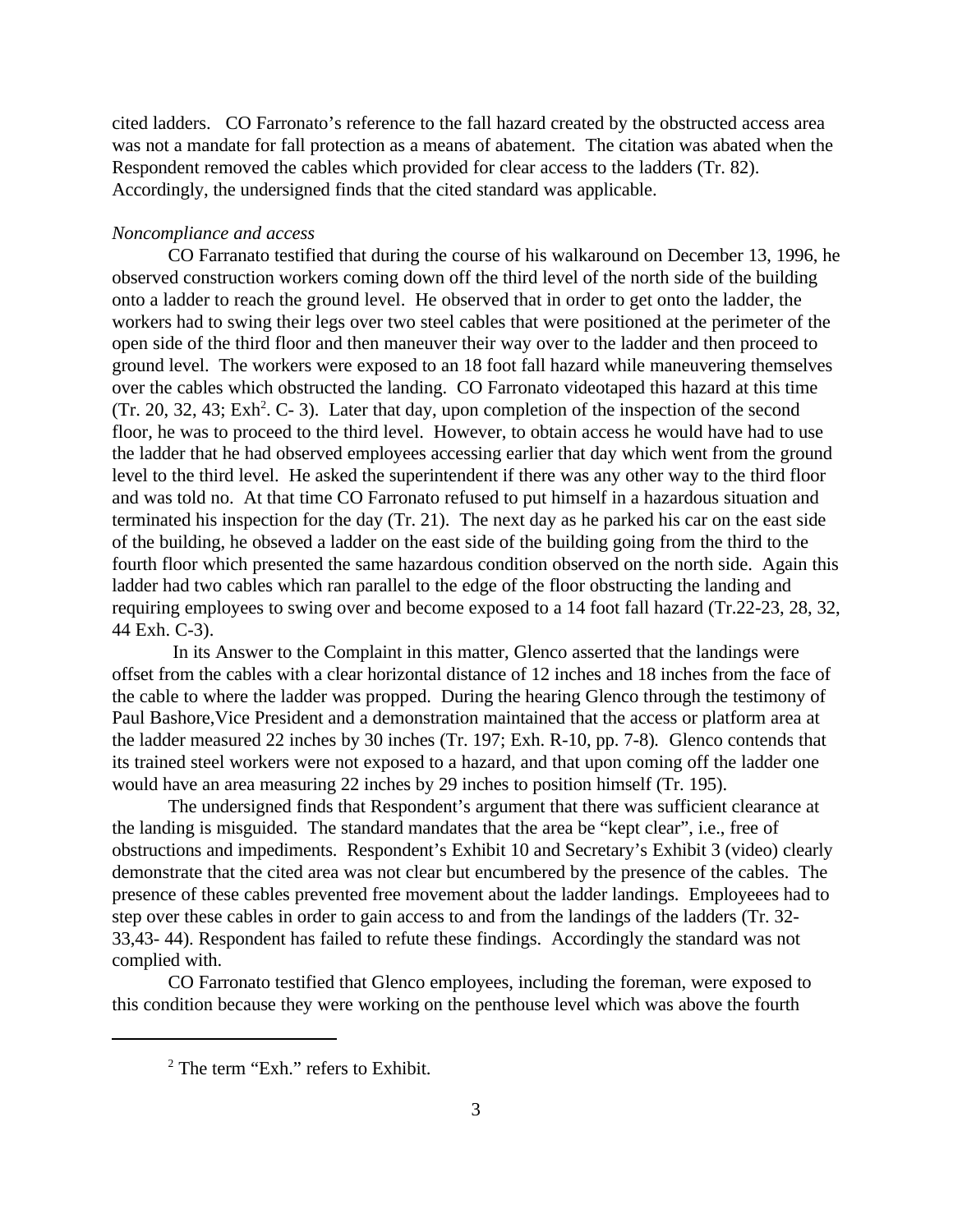level, and the only way to access the penthouse was via the use of the ladders referenced in the citation (Tr. 34-36). CO Farronato determined from his converstions with Glenco foremen that there were five Glenco employees exposed to this condition on December 13th, and three employees exposed on December 14th. These employees were exposed to an 18 foot fall on the north side and a 14 foot fall on the east side (Tr. 34). The foreman, Al Quercia, testified that they were performing steel erection on the penthouse level and cooroborated the fact that there was no other means of access to the penthouse other than the ladders present on each floor (Tr. 125). He testified that there were no stairways in the building as of the date of the inspection and that they used the ladder on the north side of the building for access to the building, and the ladder on the east side for access to the penthouse (Tr. 125,158). He also verified that in order to use the ladders one had to manever the cable to get on and off of the ladder (Tr. 126). He acknowledged that employees would typically wear tool belts with tools while stepping over the cables. He testified that employees would go over or under the cables, however, he preferred to step through the two lines while holding onto the ladder (Tr. 142-144, 159-169, 161-162, 163). He acknowledged that the tool bag could weigh as much as 100 pounds and sometimes it was an encumbrance while "just plain walking" (Tr. 162).

The undersigned finds that the testimony of both CO Farronato and Mr. Quercia establish employee exposure to a hazardous condition. $3$  The ladders adjacent to the cited areas were the only means of access and egress to the assigned work Glenco employees were performing on the days of the inspection These employees were exposed to tripping and falling 28 feet and 14 feet while manuvering over the cables. Furthermore, the foreman, Mr. Quercia admitted that he as well as his employees engaged manuvering over the cables *Knowledge*

 The undersigned finds that Foreman Querica's testimony also establishes employer knowledge.<sup>4</sup> His testimony reveals that he had actual knowledge of the hazardous condtion and

<sup>4</sup> To satisfy the element of knowledge, the Secretary must prove that a cited employer either knew, or with the exercise of reasonable diligence could have known of the presence of the violative condition. *Seibel Modern Manufacturing & Welding Corp.*, 15 BNA OSHC 1218, 1221 (No. 88-821, 1991); *Consolidated Freightways Corp.*, 15 BNA OSHC 1317, 1320-1321 (No. 86- 351, 1991). "Because corporate employers can only obtain knowledge through their agents, the actions and knowledge of supervisory personnel are generally imputed to their employers, and the Secretary can make a prima facie showing of knowledge by proving that a supervisory employee knew of or was responsible for the violation." *Todd Shipyards Corporation*, 11 BNA OSHC 2177, 2179 (No. 77-1598, 1984). *See also Dun Par Engineered Form Co.*, 12 BNA OSHC 1962 (No. 82-928, 1986)(the actual or constructive knowledge of an employer's foreman can be imputed to the employer).

<sup>&</sup>lt;sup>3</sup> The Secretary may prove employee exposure to a hazard by showing that during the course of their assigned duties, their personal comfort activities on the job,or their normal ingress-egress to and from their assigned workplaces, employees have been in a zone of danger or that it is reasonably predictable that they will be a zone of danger. *Kaspar Electroplating Corp.*, 16 BNA OSHC 1517, 1521 (No. 90-2866, 1993).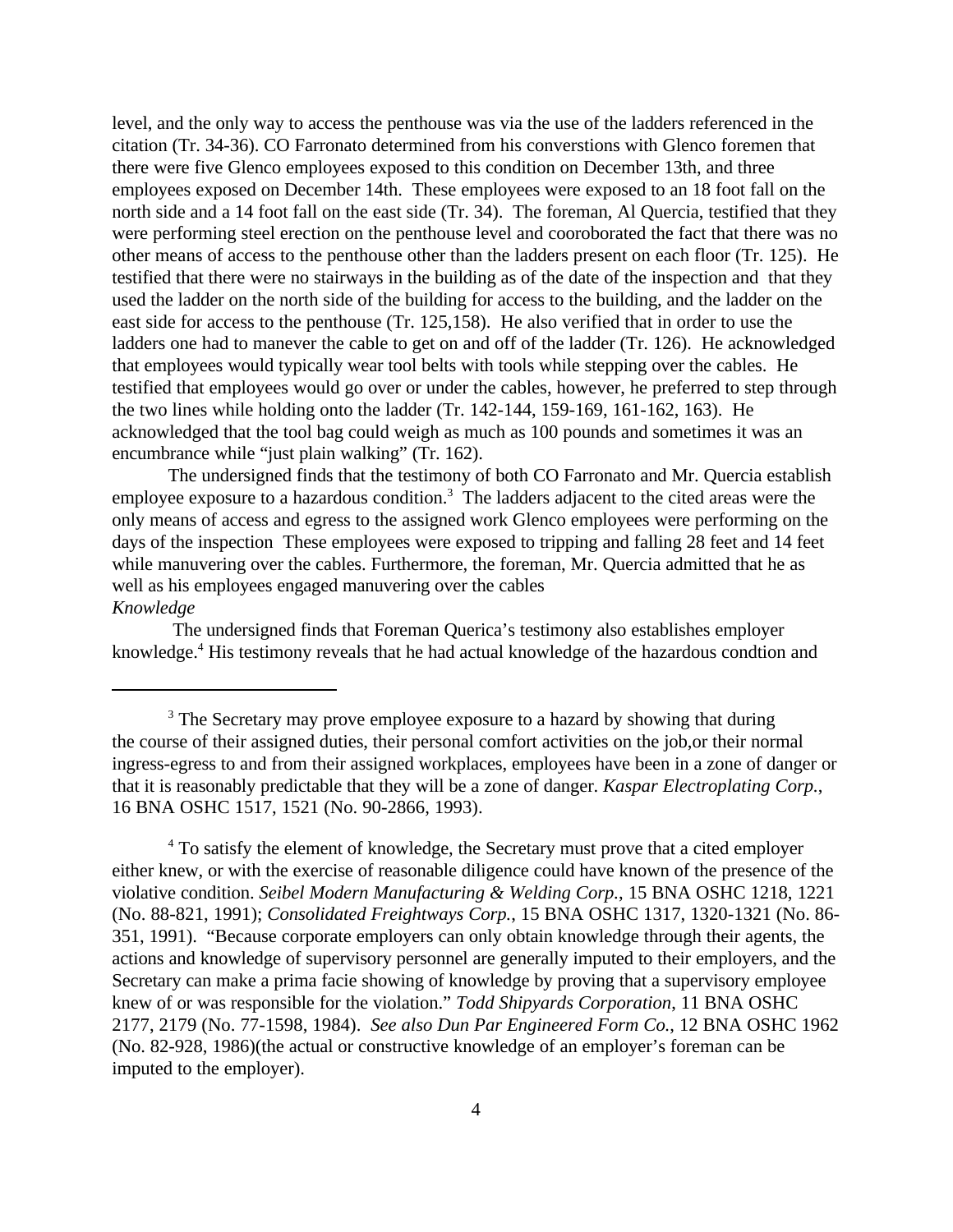readily exposed himself as well as the employees to the cited condition. His acknowledgement that the ladders were the only means to the penthouse level and his description of the manner in which he manuvered the cables reveals that he was fully knowledgeable of the prresence of the cables which prevented clear access at the ladder landings.

## *Classification*

The undersigned finds that a preponderance of the evidence establishes a serious violation.<sup>5</sup> The evidence in this case shows that death or serious physical harm due to a fall caused by an obstruction at the landing of both ladders. CO Farronato testified that employees as a result of this condition employees were subject to falls of 18 feet from the ladder on the third floor and 14 feet from the ladder on the fourth floor (Tr. 69). Accordingly, the undersigned finds that the cited condition was accurately classified this violation as serious. *Penalty<sup>6</sup>*

The gravity of this violation reflects a high severity because there was exposure to 18 and 14 foot fall hazards while maneuvering the ladders with the cables which could result in serious physical harm or death. The probability of injury was great because the fall exposure was present immediately upon accessing the ladders (Tr. 62-63). The gravity-based penalty, \$5,000.00, was appropriately adjusted by 40% to reflect Glenco's size, i.e., 65 employees (Tr. 17, 63). There was no adjustment in the penalty for good faith because the gravity of the violation was great; and there was no adjustment to the penalty for history because Glenco had been issued serious violations in the past three years (Tr. 66-67; Exh. G-4). Accordingly, a penalty in the amount of \$3,000.00 is appropriate.

## **Citation 1, Item 2: Alleged Violation of §1926.501(b)(1)**

The standard provides:

*Fall Protection.* (b)(1) "*Unprotected sides and edges.*" Each employee on a walking/working surface (horizontal and vertical surface) with an unprotected side or edge which is 6 feet (1.8 m) or more above a lower level shall be protected from falling by the use of guardrail systems, safety net systems, or personal fall arrest systems.

<sup>&</sup>lt;sup>5</sup> In order to prove a serious violation, the Secretary must show that there is a substantial probability that death or serious physical harm could result from the condition in question. 29 U.S.C.§ 666(k).

<sup>&</sup>lt;sup>6</sup> Once a contested case is before the Review Commission, the amount of the penalty proposed by the Complainant in the Citation and Notification of Proposed Penalties is merely a proposal. What constitutes an appropriate penalty is a determination which the Review Commission as the final arbiter of penalties must make.In determining appropriate penalties "due consideration" must be give to the four criteria under Section 17(j) of the Act, 29 U.S.C., §666(j). These "penalty factors" are: the size of the employer's business, the gravity of the violation, the employer's good faith, and its prior history. *J.A. Jones Construction Co.*, 15 BNA OSHC 2201, 2213-14 (No. 87-2059, 1993). These factors are not necessarily accorded equal weight. Generally speaking, the gravity of a violation is the primary element in the penalty assessment. *Trinity Indus., Inc.,* 15 BNA OSHC 1481, 1483 (No. 88-2691, 1992).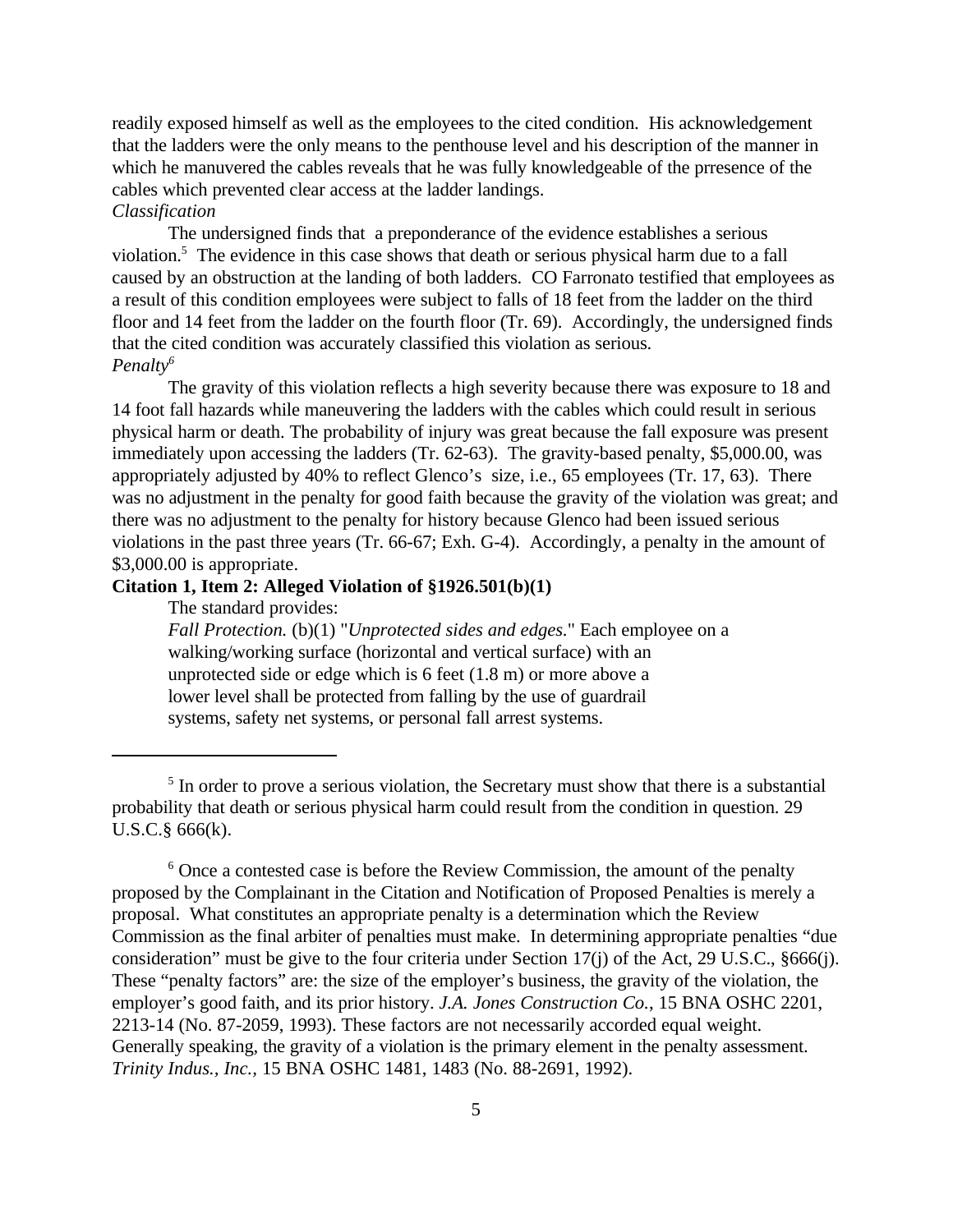#### The Secretary's Citation sets forth:

a) West side of 4th floor, stairwell opening: open west and east sides wre not guarded by a standard guard rail system, steel cables used had excessive slack (top cables were at 28 inches and 27 1/2 inches above the floor)

#### *Applicability*

Respondent argues that as a steel erector it was not subject to any OSHA standards other than those set out at Subpart R -Steel Erection. It is Respondent's position that its employees are only subject to the steel erection standards, even as they travelled to and from their work stations. *See* Respondent's Brief pp. 17. Review Commission precedent has established that "the steel erection standards in Subpart R do not preempt application of the general constrction standards to steel erection work"where general standards provide meaningful protection to employees beyond the protection afforded by the steel standards". *Bratton Corp.* 14 BNA OSHC 1893, 1896 (No. 83-132, 1990); see also *Donovan v. Adams Steel Erection, Inc.*, 766 F.2d 804,807 [12 BNA OSHC 1393] (3rd. Cir. 1985). Subpart M - Fall Protection sets forth criteria for fall protection for construction sites. Subpart R does not address the particular hazards addressed by the instant standard. Where the particular standard does not apply to the unsafe working conditions in question then any standard shall apply according to its terms to any employment and place of employment even though particular standards are also prescribed for the industry. 29 C.F.R.§ 1910.5(c)(2)*.* The undersigned finds that the record establishes that Respondent's employees were exposed to the cited hazards to and from their steel erection activities. Respondent was responsible for ensuring that their employees were not exposed to hazards while travelling to and from their worksite. The cited standards address the hazards CO Farronato testified that Respondent's employees were exposed while participating in activities in locations other than the penthouse where steel erection activities were going on..

Counsel for the Complainant also notes in her brief that Respondent also argues that because it was involved in steel erection they were exempt from the fall protection standards where the fall hazard is less than 25 feet per OSHA policy (Tr. 84-86; 206-212; Exh R-8). However, counsel explains that the memo which Respondent relies upon "does not, however, exclude an employer from Subpart M erection standards solely based on the type of business in which the employer is engaged. Rather the memo excludes use of Subpart M for specific activities of an employer." Complainant's Post-Hearing Brief , p. 9. The undersigned concurs with this interpretation of the memo. Accordingly, in view of the aforementioned the instant standard is applicable.<sup>7</sup>

# *Noncompliance and Access*

CO Farronato testified that the only ladder which provided access to the penthouse, was

 $7$  The undersigned notes that counsel for Complainant has accurately pointed out in her Brief that if we accepted Respondent's argument that because it was a steel erector it was exempt from fall protection standards, the subject citation would still be applicable because the fall hazard in Citation 1, Item 2a was in excess of 25 feet, i.e., 28 feet. Mr. Johnson testified that under the Stanley memo they did not have to provide fall protection under Subpart M for anything less than 25 feet (Tr. 83). Mr. Bashore admitted that the fall hazard from the fourth floor was 28 feet (Tr. 247). See Complainant's Post-Hearing Brief, p.12.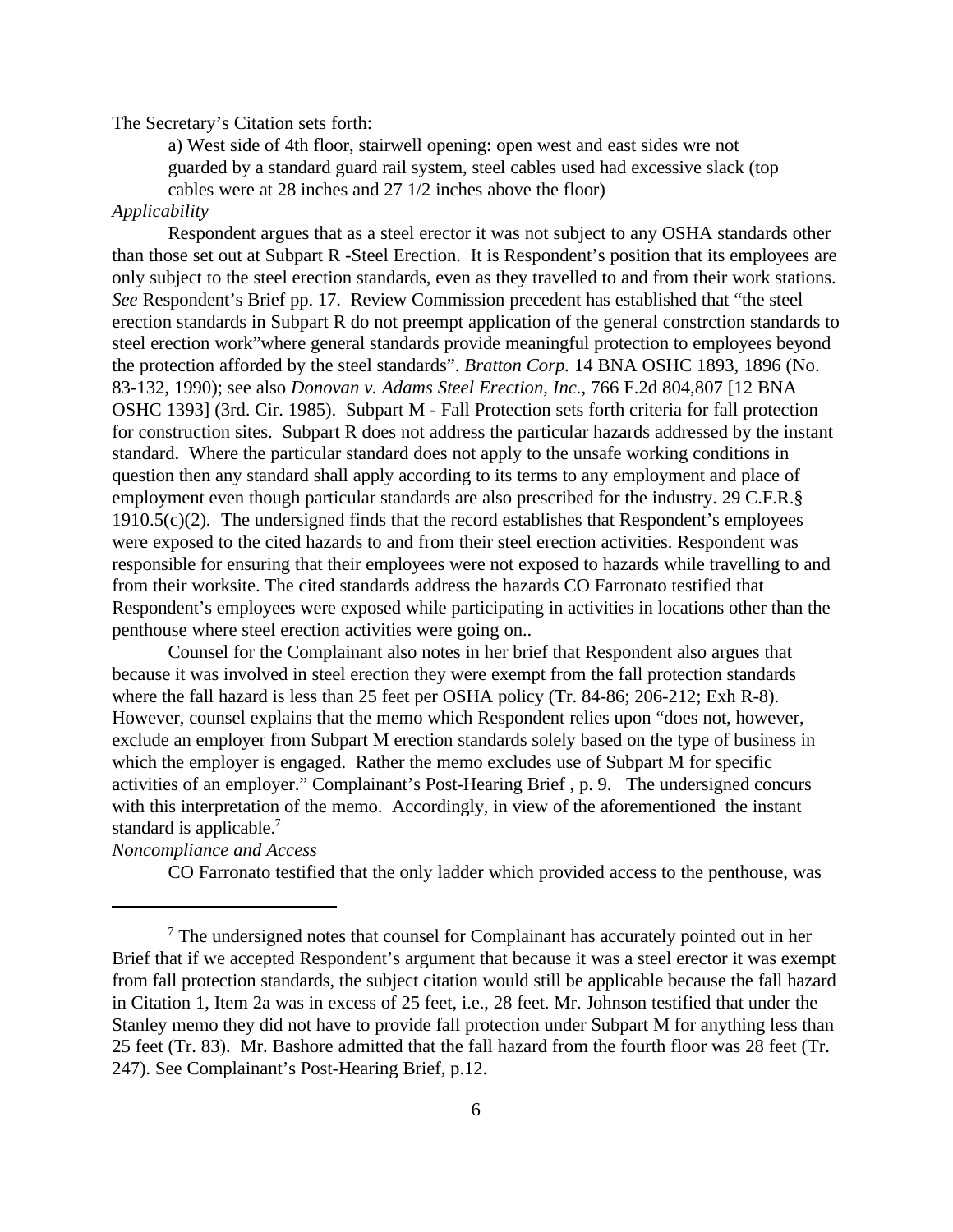on the west side of the fourth floor near a stairwell opening where there was a potential fall hazard of 28 feet (Tr. 24, 57-58<sup>8</sup>). The stairwell opening measured 19 feet 4 inches (Tr. 50). He determined that the guard rail system was inadequate because the top steel cables were loose and had excessive slack. The top cable slacked down to 27 1/2 inches on the east side and 28 inches on the west side (Tr.28, 49, 55; Exh. C-3). He used a tape measure to determine the height of the cables and size of the opening and the videotape depicits the slack in the top cable(Tr. 49, 56; Exh C-3). In order to maintain fall protection, the top rail of a guardrail should have been 42 inches in height. *See* 29 C.F.R. §1926.502(b)(1).

Glenco does not dispute the presence of the sagging cables. Respondent did not produce any evidence to refute CO Farronato's observations. Both Mr. Johnson and Mr. Quercia testified that Glenco had erected the guardrails in a manner which ensured that the cables were tight (Tr. 150, 226). Respondent's safety manual acknowledge's Glenco's responsibility for installation of guardrails in accordance with OSHA standards (Exh. R-1). Both Mr. Johnson and Mr. Quercia testified that the problems with the height of the cables were caused by the other contractors on the worksite who continually removed the cables to bring materials on and off the worksite. Accordingly, the noncompliance with the cited standard is established.

The record also demonstrates that Glenco employees were exposed to the fall hazard created by the sagging guardrails. Glenco's employees were using the ladder positioned on the east side of the stairway to gain access to the penthouse level where they were engaged in steel erection activities (Tr. 50-51). The bottom of the ladder was approximately ten feet away from the stairwell opening, thereby exposing employees to the stairway opening (Tr. 51, 57; Exh. C-3). Mr. Quercia acknowledged that they used the ladder to gain access to the penthouse level, and that was this only ladder going from the fourth floor to the penthouse level (Tr. 126). He also acknowledged that they passed by the stairway opening on their way to the ladder (Tr. 154). The Respondent has maintained that the distance from the stairway to the ladder was such that there was no exposure.<sup>9</sup> The undersigned finds that there is no safe distance from unprotected side that would render fall protection. Respondent's employees were exposed to the cited condition whenever they travelled to and from the ladder. Furthermore, the record is void of any evidence that Respondent either warned employees of the possible hazard or provided alternative protection. (See "Affirmative Defenses" *infra*) *Knowledge*

The testimony of Glenco's witnesses establishes employer knowledge of the cited condition. Mr. Quercia testified that there was an ongoing policy of retightening the guardrails by Glenco because the subcontractors kept removing the cables - the subcontractor would not tighten the cables when reinstalling them after removing them to move materials on and off the worksite (Tr. 152). He believed that at this particular opening the concrete finishers were responsible for not reinstalling the cables in a tight manner. Mr. Bashore also testified that the cited condition was the result of subcontractors'moving equipment over the top of the rail (Tr.

<sup>&</sup>lt;sup>8</sup> He viewed the blueprints to determine the fall hazard (Tr. 58).

 $9^9$  Mr. Bashore estimated that the ladder was 11 feet 10 inches from the cited cable (Tr. 219).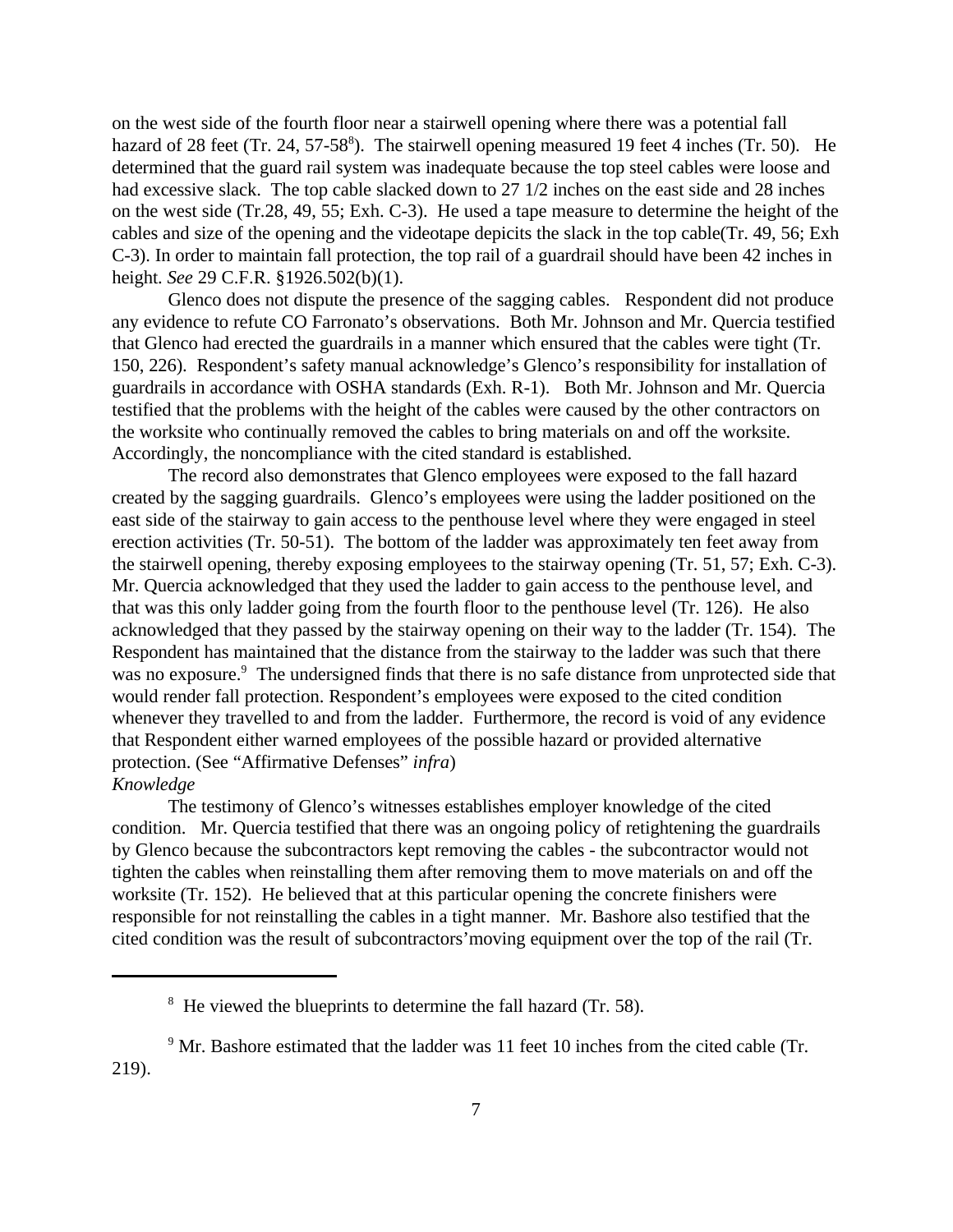219). The undersigned finds that the aforementioned testimony and obvious location of the cited hazard establish employer knowledge.

#### *Classification*

The undersigned finds that a preponderance of the evidence establishes a serious violation. The evidence in this case shows that death or serious physical harm due to a fall hazard of 28 feet caused by the inadequate guard railings. Accordingly, the Complainant properly classified this violation as serious.

#### *Penalty*

The gravity of this violation reflects a high severity because there was exposure to a 28 foot fall hazard which could result in serious physical harm or death. The probability of injury was great because of the proximity of the ladder which was being used to the stairwell opening. The gravity-based penalty, \$5,000.00, was appropriately adjusted by 40% to reflect Glenco's size, i.e., 65 employees (Tr. 17, 63). There was no adjustment in the penalty for good faith because the gravity of the violation was great; and there was no adjustment to the penalty for history because Glenco had been issued serious violations in the past three years (Tr. 66-67; Exh. G-4). Accordingly, a penalty in the amount of \$3,000.00 is appropriate.

### **Citation 2 Item 1 Alleged Violation of §1926.501(b)(4)(ii)**

The standard provides:

*Fall Protection.*(b)(4) "*Holes*." (ii) Each employee on a walking/working surface shall be protectedfrom tripping in or stepping into or through holes (including skylights) by covers.

The Secretary's Citation sets forth:

a) East side of the 3rd and 4th floors, (3) 9-inch diameter and (1) 12-inch diameter

pipe openings:holes were not covered.

#### *Applicability*

See discussion above with regard to Citation 1, Item 2a. The undersigned again affirms the applicability of the instant standard to the cited condition*.*

# *Noncompliance, Access and Knowledge*

CO Farronato testified that on the east side of the third and fourth floors, there were three 9-inch diameter pipe openings and one 12-inch diameter pipe opening that were not covered. He believed that employees were exposed to these openings because they were using the ladders on the east side to gain access to the ladder between the third and fourth floors and these holes were in the pathway of travel to these ladders. Anyone using this ladder had to pass these holes (Tr. 250). He testified that the holes were not in the direct line with the pathway, but were to the side and one had to walk carefully in order to avoid them (Tr. 251). Again this was the only access to that level. He determined that the foremen who were working with the employees also had to use this ladder for access. The holes presented a tripping hazard to the employees going from the third to fourth floors (Tr. 59). Respondent presented no evidence to refute the presence of the holes.

Mr. Quercia acknowledged the presence of the holes and testified that he was aware that the holes were present and the holes had been installed approximately one week before the instant inspection (Tr. 156-157). He stated that he used this ladder to go from the third to fourth floor. He acknowledged that the holes were in an access area. They were in the vicinity of the ladders, when one came off the ladder the holes were in front of you. He testified that although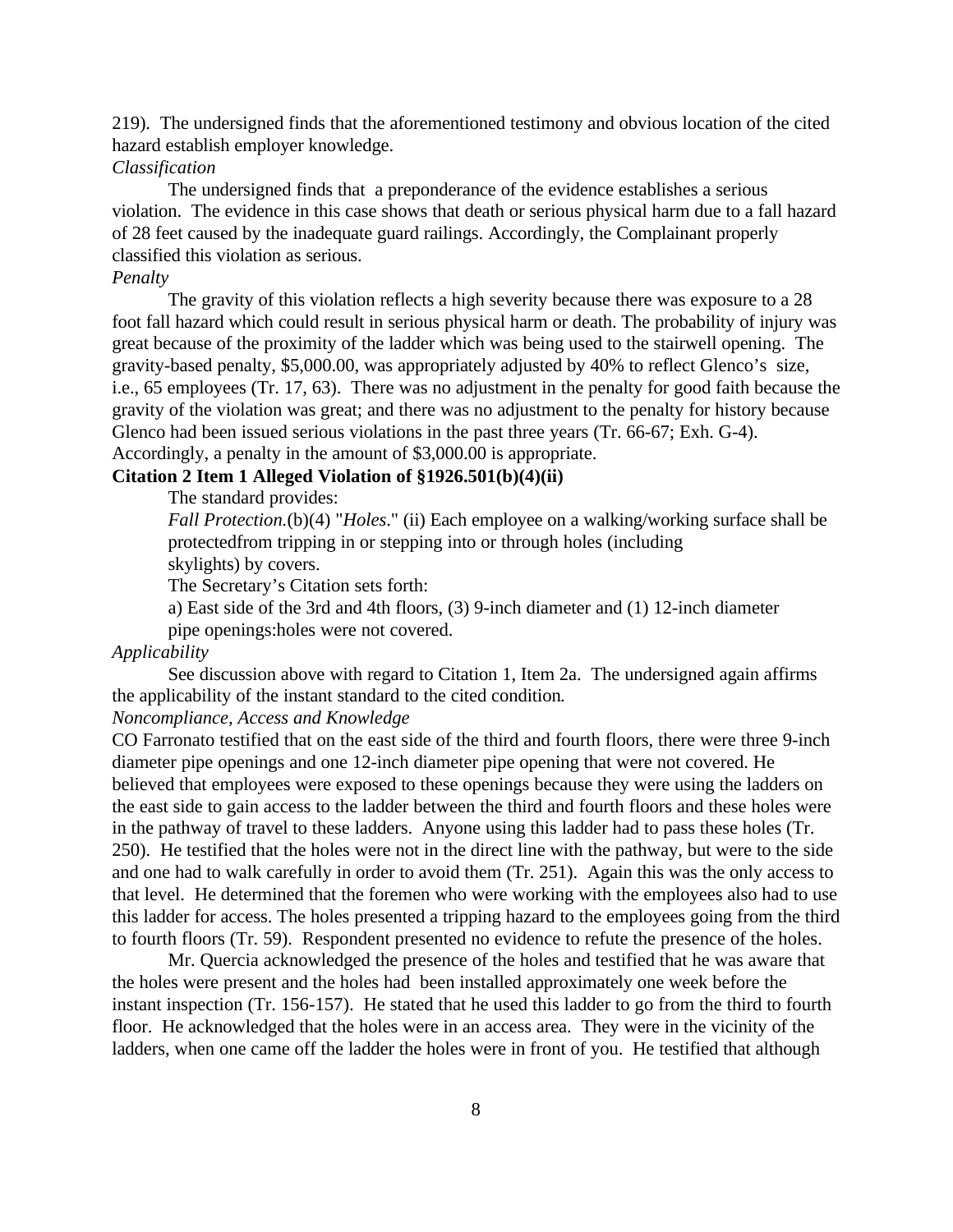the holes were not directly in front, one would walk towards the holes when going to the ladder (Tr. 127-128, 156-157). The testimony of the foreman establishes knowledge of the cited condition.

The undersigned finds that the aforementioned testimony unequivocally establishes the noncompliance, employee exposure and employee exposure. *Classification*

It was not substantially probable that in these circumstances the resulting injury would have been serious in nature. Based upon the evidence there was a possibility of a bumpor bruise, or twisted ankle. Accordingly, this violation was appropriately classified as other-than-serious. *Penalty*

The gravity of this violation reflects a minimal severity because the most likely injury would be a twisted ankle or bump or a bruise if someone tripped (Tr. 72). The probability of injury was high because the pipe openings were directly in the path of travel to and from the ladder (Tr. 73). The gravity-based penalty, \$1,000.00, was appropriately adjusted by 40% to reflect Glenco's size, i.e., 65 employees (Tr. 17, 63). There was an adjustment, 15%, in the penalty for good faith because the employer had a safety program on site and held job safety meetings. There was no adjustment to the penalty for history because Glenco had been issued serious violations in the past three years (Tr. 66-67; Exh. G-4). Accordingly, a penalty in the amount of \$450.00 is appropriate.

## **AFFIRMATIVE DEFENSES**

#### Citation 1, Item 1

Respondent maintained that posts which it erected to hold the cables from the perimeter guarding, and thus eliminated cables from going across to the vertical column created a greater hazard.( Respondent's Brief, p. 5). In order to establish the greater hazard affirmative defense, the employer must prove that: (1) the hazards caused by complying with the standard are greater than those encountered by not complying, (2) alternative means of protecting employees were either used or were not available, and (3) application for a variance under section 6(d) would be inappropriate. *Peterson Bros. Steel Erection Co., 16 BNA OSHA 1196, 1993 CCH OSHD ¶ 30,052 (No. 90-2304, 1993).* Before an employer elects to ignore the requirements of a standard because it believes that compliance creates a greater hazard, the employer must explore all possible alternatives and is not limited to those methods of protection listed in the standard. *State Sheet Metal Co., 16 BNA OSHA 1155, 1159, 1993 CCH OSHD ¶ 30,042 (No. 90-2894, 1993)* The record is void of any evidence which indicates that the Respondent had implemented any alternative means of protection and applied for a variance. Accordingly, Respondent has not met its burden of proof with regard to this affirmative defense. Citation 1, Item 2a

Glenco attempted to assert the multi-employer worksite defense by removing itself of any responsiblity for maintaining the guarddrails after installing them. To establish this defense, an employer must prove that: (1) it did not create the violative condition to which its employees were exposed; (2) it did not control the violative condition, so that it could not itself have performed the action necessary to abate the conditon as required by the standard; and (3) it took all reasonable alternative measures to protects its employees from the violative condtion.*Capform,*